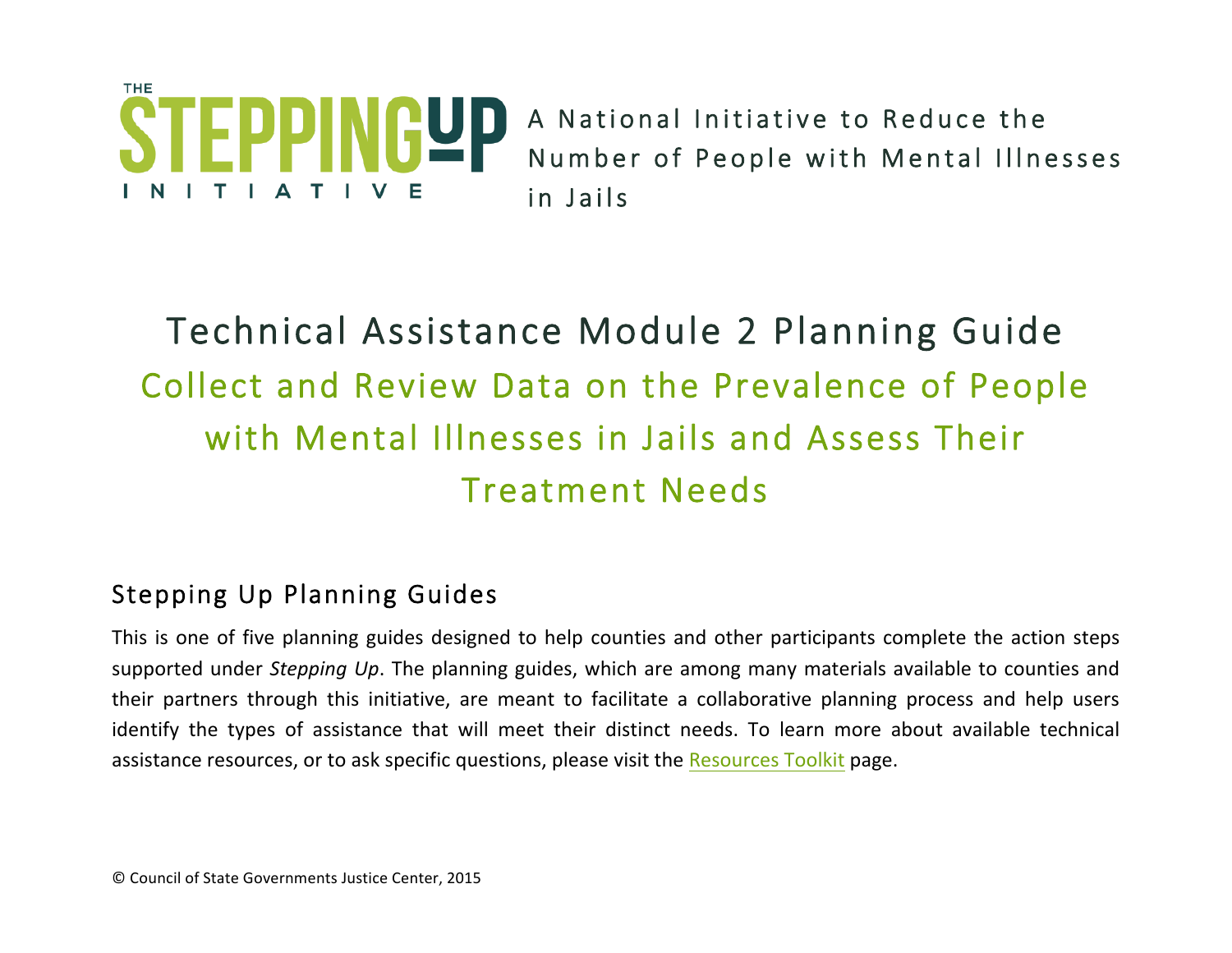





# Overview of Stepping Up Technical Assistance

#### **Support for Counties and Their Partners**

*Stepping* Up brings together dedicated state and county officials, behavioral health and criminal justice professionals, people with mental illnesses, and other community stakeholders and provides them with the necessary resources to advance local efforts to reduce the number of people with mental illnesses in jails by engaging in a comprehensive, outcome-oriented planning and implementation process.

#### **Technical Assistance Modules**

There are five technical assistance modules available, which are intended to help county leaders complete the six steps supported by the initiative.

- **Module 1:** Convene a diverse team of leaders and stakeholders
- **Module 2:** Collect and review data on the prevalence of people with mental illnesses in jails and assess their treatment needs
- **Module 3:** Examine treatment and service capacity and identify policy and resource barriers to minimizing individuals' contact with the justice system and providing needed treatment and supports
- **Module 4:** Develop a plan with measurable outcomes that uses research-based approaches<sup>1</sup>
- **Module 5:** Create a process to track and report on progress

Each module includes a planning guide with exercises to help facilitate discussion and planning efforts among county leaders, as well as a larger suite of resources (see sidebar).

Counties will be starting at different stages in the planning process—many have already made significant strides towards achieving the objectives of this initiative while others may be at the beginning of this process. This is understandable and expected. *Stepping Up* is a long-term effort and the most important step is the commitment to getting started. Users should tailor these resources to the distinct needs and strengths of a county. Although the webinar schedule is designed to help pace planning teams through these modules in a sequential fashion, the exercises may be completed in any order or speed.

#### **Stepping** Up **Technical Assistance (TA) Resources**

#### **TA Module Resources**

The five TA modules include:

- $\div$  A planning guide
- Training webinar(s) providing information on how to successfully complete each module
- ❖ A curated resource library with research, case studies, and other tools
- ❖ Distance-based learning opportunities on key topics of interest or for specific audiences (e.g., the needs of rural counties)
- ❖ Peer-to-peer exchanges to share best practices and discuss common challenges
- $\div$  Supplemental tools that can help facilitate discussions among your planning team

These resources are being made available at **[Resources Toolkit](http://stepuptogether.org/toolkit/)**

#### **National Summit**

A summit will be convened in the spring of 2016 in Washington, D.C., to bring together counties to advance their planning efforts and inform participants about opportunities for more intensive assistance through federal and private grant programs and other forms of support.

This planning guide and other tools will help your county prepare for this summit and position your county to be competitive for any future TA opportunities. 

Module 4 covers two of the *Stepping Up* action steps: develop a plan and use research-based approaches.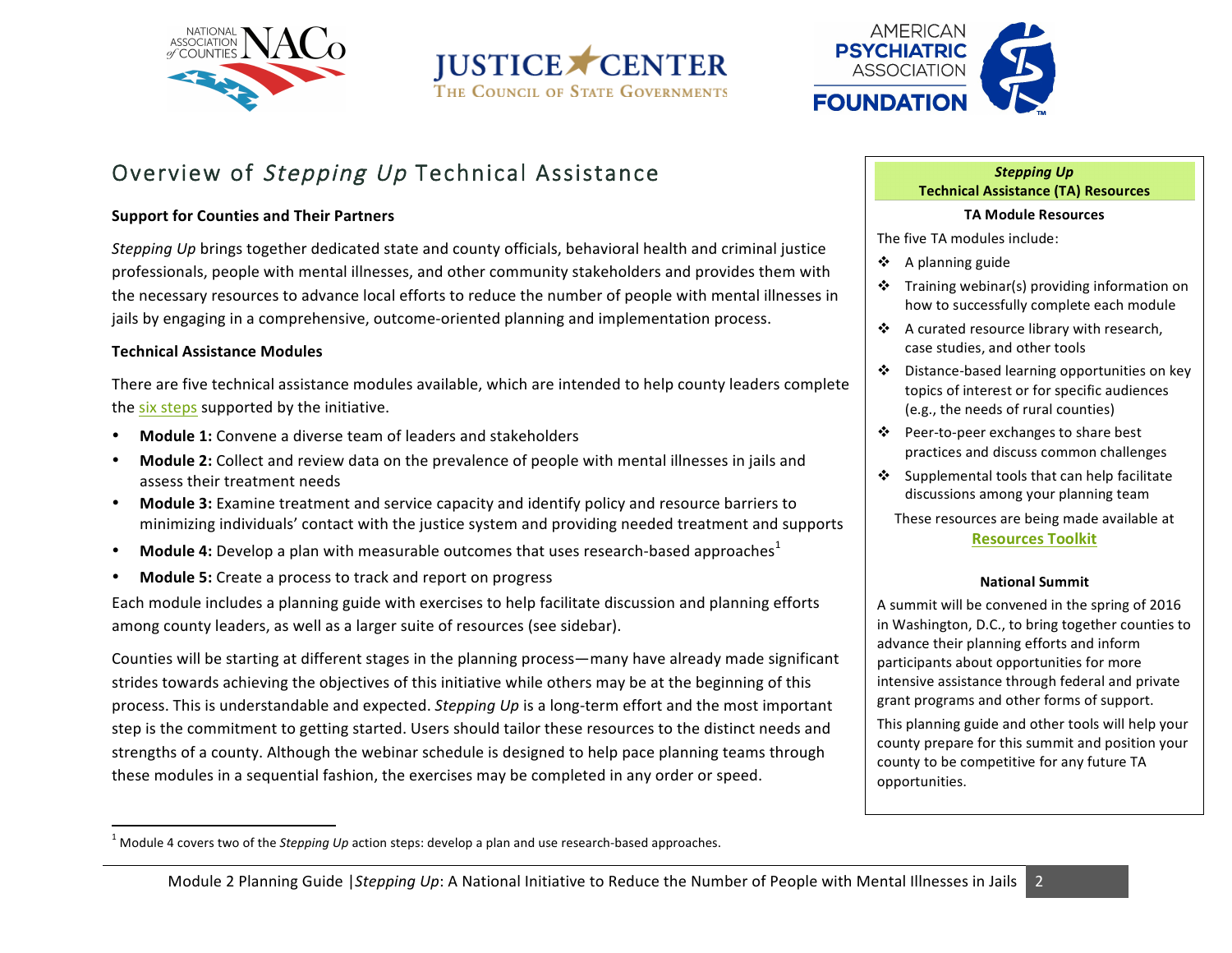# Overview of Module 2: Collect data on the prevalence of people with mental illnesses in jails and assess their treatment needs.

**The Module 2 Planning Guide** will help your county achieve the following objectives:

- Define and measure the prevalence of people with mental illnesses within the overall jail population in order to understand the scope of the challenge and effectively track progress.
- Examine how screening at booking and follow-up assessment processes can be improved in order to understand individuals' mental health and substance use treatment needs, and the factors that increase his or her risk of reoffending.
- Use the results of screening and assessments to guide decisions on pretrial release, jail placement and programming, and supervision levels and services on release.

### **Why This Module Is Important**

<u> 1989 - Jan Samuel Barbara, margaret e</u>

In order to safely and effectively reduce the number of adults with mental illnesses in jails, counties need to know how many are entering and leaving their jails, and the extent of their complex needs. While it may seem simple to count the number of people with mental illnesses who have treatment needs, it is not uncommon to see different ways of defining and measuring the presence of mental illnesses and co-occurring substance use disorders. Consider these examples of definitions used by different disciplines:

- Community behavioral health administrator: *"The state 'priority population' includes individuals* with diagnoses of major depression, schizophrenia, or bipolar disorder and a significant functional impairment measured by a Global Assessment of Functioning (GAF) *score below 50."<sup>2</sup>*
- Sheriff: "We do a screen for suicide risk on booking at the jail and have a list of people on psychotropic medication. We also have a psychiatrist who comes in and will assess people who are identified by the deputies as possibly needing mental health care, so our jail

### **Suggested Strategy for Completing This TA Module**

- 1. Provide all members of your team with this module of the planning guide and encourage them to inventory or collect available relevant information.
- 2. Complete exercise 2A. This exercise will familiarize your team with current practices in your county.
- 3. [Review](http://stepuptogether.org/toolkit/) the Module 2 webinar, which will provide key information to help your team complete exercise 2B.
- 4. Complete exercise 2B after team members have watched the webinar. This exercise will help you identify specific strategies to define and measure mental illness prevalence and assess individuals' needs.
- 5. Access supplemental resources to advance your planning efforts: [https://stepuptogether.org/toolkit.](http://stepuptogether.org/toolkit/)

*medical contractor will have a list of those individuals, and possibly their diagnoses. Most of those people are in Pod E."* 

 $^2$  A 'priority population' is a group of individuals that the state or local authority identifies as eligible for receiving services supported by particular public funds.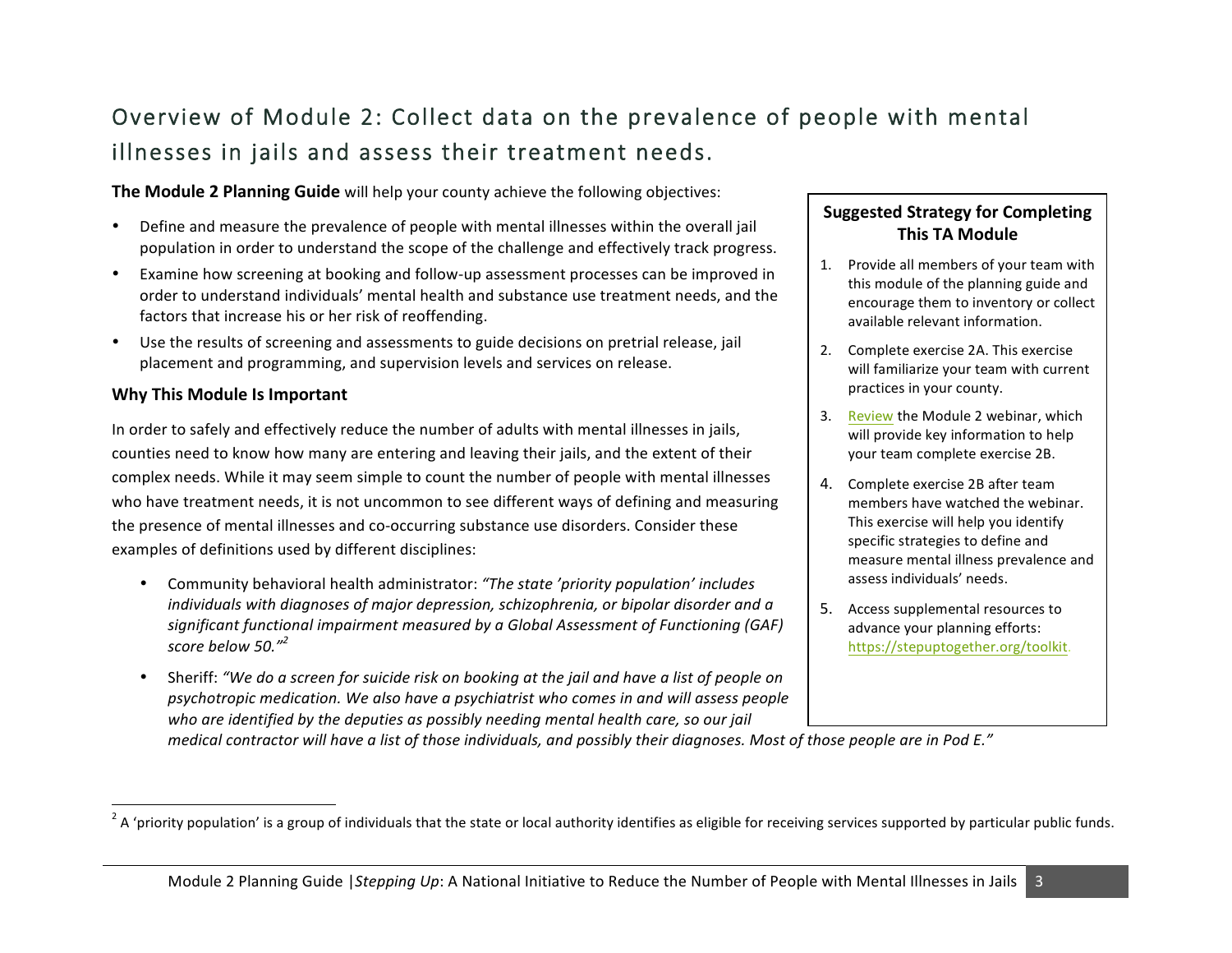• Judge: "I do my best to make sure we get the right people in the right programs but the definitions of mental illnesses and criteria for *accessing these programs keeps changing. I need a constantly updated scorecard to keep this all straight."*

Because all counties and states are different, this guide does not suggest a common definition of mental illness for all counties to adopt. Rather, this guide seeks to assist counties as they make decisions on who to identify or count as having mental illnesses (e.g., people with serious and persistent mental illness, all people with behavioral health treatment needs), how to identify them (e.g., screenings, assessments), when to identify them (e.g., at intake/booking, after a certain period of time), and how to calculate prevalence rates (e.g., average daily population, oneday counts, annual admissions). The most important factor in carrying out these activities is that your county is consistent in the method it **chooses.**<sup>3</sup>

Coming to a common understanding of your baseline prevalence rate for people with mental illnesses in jail and identifying opportunities to safely reduce this rate requires agreeing on a working definition at the county level of who should be counted for the purposes of your initiative. Jails and behavioral health care providers will also need to agree on a consistent screening and assessment process that supports the use of this definition to better identify people with mental illnesses and their treatment needs.<sup>4</sup> Determining the percentage of people with mental illnesses within the overall jail population at a given point in time or over a specified period (month, quarter, or year) will reveal the prevalence rate. Because of the high rates of co-occurring substance use disorders among people with mental illnesses in jail populations, screening and assessment for substance use disorders is critical to identifying appropriate systems responses. The same methodologies used for calculating the prevalence of mental illnesses in jails can be used in determining prevalence rates of co-occurring disorders within jail populations.

It is important to note that there are multiple measures that can be used to examine prevalence rates; each with its own strengths and purposes. These can include measures taken at booking or when individuals stay in jail for longer periods. It may take time to demonstrate reductions in prevalence rates, however, so improvements can also be reflected in shorter-term measures (both process and outcome), such as

<u> 1989 - Jan Samuel Barbara, margaret e</u>

<sup>&</sup>lt;sup>3</sup> Jails use a wide range of criteria for determining who needs treatment, observation, or placement in specialized units. This may relate to the acuity of symptoms, the presence of suicidality, or the likelihood of behavioral problems while in custody. In some cases, the definition tracks the diagnoses or criteria in the state or county definition for "serious and/or persistent mental illness" (e.g., diagnoses of schizophrenia, bipolar disorder, or major depressive disorder), and in other cases may also include disabilities that have been added by jail authorities, such as developmental disabilities or traumatic brain injury that affects functionality that require treatment or support. What is important is that the definition be consistently applied and that these individuals are routinely counted to determine their prevalence in the jail population.

 $4$  Screening is a process to determine the possibility that a client has a mental illness, substance use disorder, or both. The purpose of screening is not to diagnose a disorder but to establish the need for an in-depth behavioral health assessment. A screening is typically administered by a trained staff person not necessarily licensed as a mental health professional. An assessment is administered to an individual who has been identified, through the screening process, to need further review. The assessment process can include a formal set of assessment tools administered by qualified staff such as a licensed mental health professional. Each state may have its own criteria and guidance for screenings and assessments, so consult with the proper state authorities to determine what is required in your state.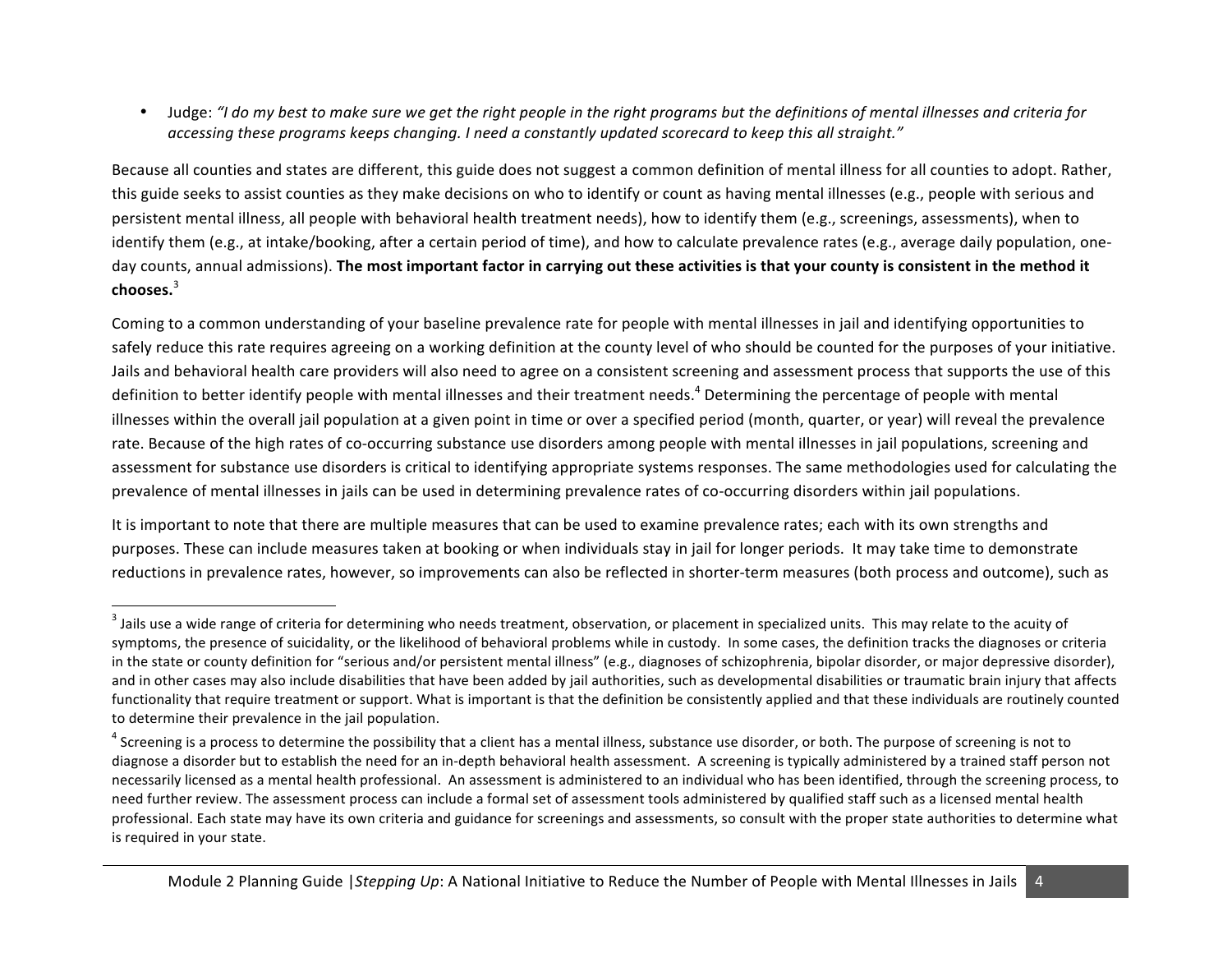the number of screenings and assessments, the number of people connected to services, length of stay for people with mental illnesses, and rates of return to jail shortly after release.<sup>5</sup> Common prevalence measures to consider include the following:

#### **Booking/Admissions**

Some jails use booking or admissions data on the number of individuals who appear to have mental illnesses to calculate prevalence rates. Depending on the jail, the determination that someone might have a mental illness could have been made on a broad range of bases: from observation or individuals' disclosure of their need for medications, to the result of a mental health screen or a more sophisticated matching of booking records, to mental health system records.<sup>6</sup>

- Booking and admissions information, combined with data on dispositions, is useful in helping to determine how many individuals with mental illnesses are coming into the jails and how many arrests result in immediate releases, pretrial diversion, or pretrial detention for this population. This information can be used to track improvements to community crisis services, specialized police responses, and post-booking programs that can lower the number of people with mental illnesses entering jails.
- Booking data, however, do not account for what is typically a longer length of stay in jail for people with mental illnesses, which means their prevalence in jails on any given day may be higher than booking data might suggest. Also, booking data focus on the full incoming population, both the large numbers of individuals who are released within a day and those individuals who remain in jails for longer periods that require more jail resources and interventions. Screening at booking also is meant to capture as many individuals as possible that have mental health needs, but may include false positives in some cases.<sup>7</sup> For those reasons, processes need to be developed when possible to follow up with more thorough assessments for individuals that have positive screening results. Because assessments gather more information than is available from screens, assessment results can better inform jail placements, treatment, and release plans for individuals who are not immediately getting out of jail.

#### **Average Daily Population (ADP)**

To account for the longer lengths of stay typically experienced by people with mental illnesses and to provide a more accurate view of how many individuals may require mental health treatment, and perhaps enhanced supervision and other services, jails can use average daily population (ADP) to determine the prevalence rate of people with mental illnesses.

<sup>&</sup>lt;sup>5</sup> More information on measures of success will be provided in future *Stepping Up* modules.

<sup>&</sup>lt;sup>6</sup> State Medicaid records can be used in some jurisdictions to augment capture rates (see Stepping Up Module 2 webinar for this discussion.) For more information on data-matching and information sharing between criminal justice and health entities (including state MOU example) see The Justice and Health Connect website at www.jhconnect.org.

 $^7$  Providing screenings at the time of booking does not negate the need to screen for mental health needs at other times if it appears an individual's needs were initially missed or have increased over time.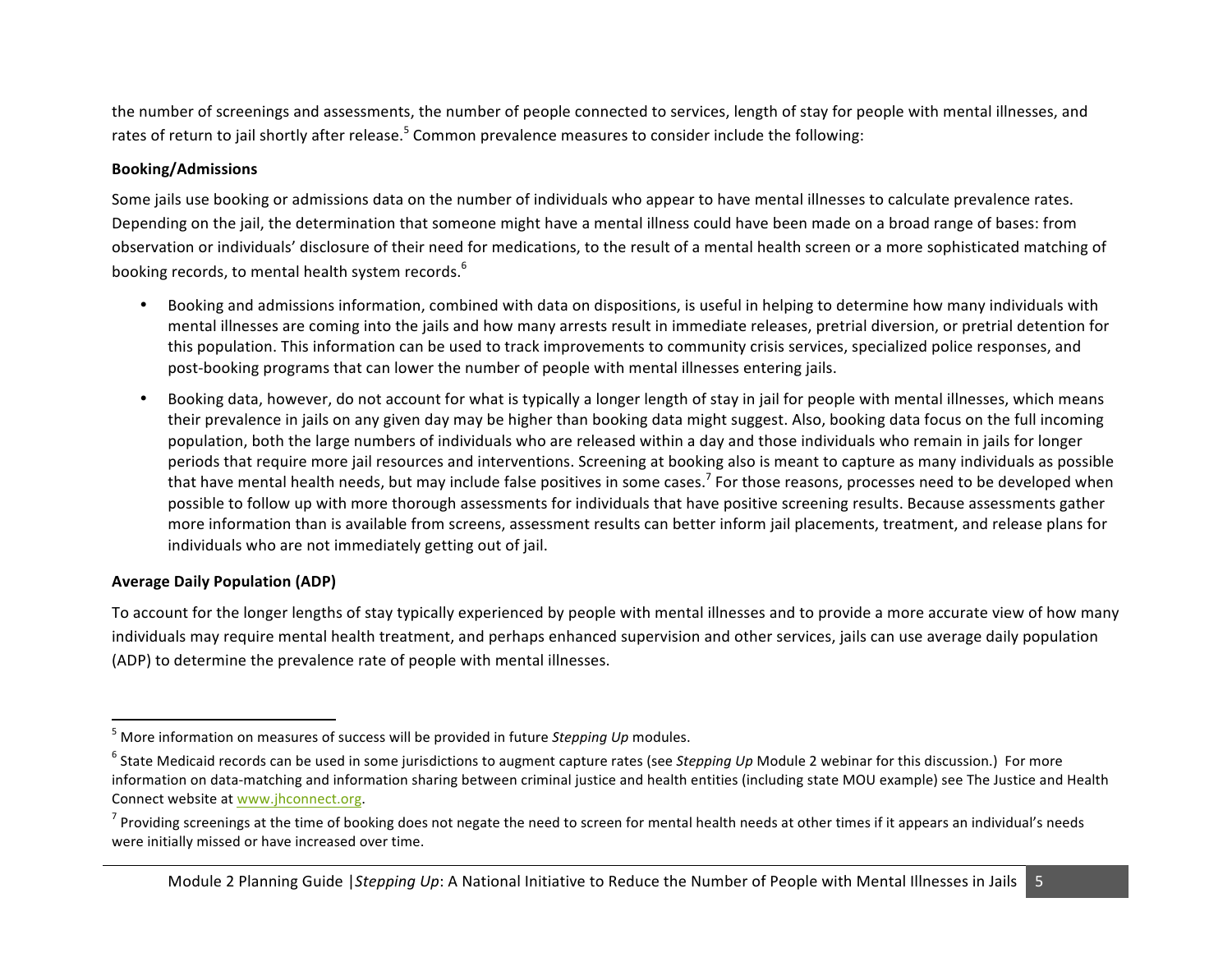A prevalence rate is calculated by dividing the number of people determined to have a mental illness (however the locality defines mental illness) by the jail population ADP. Jails can select a month or other period of time—recognizing that longer periods will better account for fluctuations—to calculate the average daily counts for both the people with mental illnesses and the total jail population. Jail administrators may choose to select months that are traditionally high population months/periods to ensure a robust sample. The formula can be used for the same time period in subsequent years to track progress.

To the extent possible, it is also useful to break data down by pretrial vs. sentenced status for all measures, recognizing that there may be different types of interventions and opportunities for each category of individuals.

Reducing the number of admissions for people with mental illnesses may have the greatest impact on lowering prevalence rates, but shortening length of stay and reducing recidivism can also help counties meet their goal. Accordingly, jails can also track the number of consecutive days people are incarcerated who are identified as having mental illnesses, compared to individuals without mental illnesses, to show progress in reducing their presence in the jail.

#### **Tracking Recidivism**

Counties can also track when and why (new offense or technical violation, for example) people with mental illnesses return to the jail. Counties should identify a consistent measure(s) of recidivism. Data collected to inform these measures help determine if programs are effective in meeting individuals' needs and achieving public safety goals. Common recidivism measures include rearrest, reconviction, and reincarceration for a new offense and may include technical violations of conditions of supervision. For jurisdictions that have the data systems and informationsharing capabilities, jails can also identify individuals who repeatedly return after release and work with the behavioral health systems to identify which individuals are also frequently using the emergency room and other crisis services. A multidisciplinary team can develop processes and case management protocols to slow or stop the cycling of these individuals through the criminal justice and emergency health systems by supporting recovery and addressing the underlying problems that put them at risk for arrest. This approach would address the high costs of serving the needs of individuals who disproportionately use jail and community resources.

To help make an impact on recidivism, county teams should carefully consider the type and timing of jail screenings and assessments that identify individuals' criminogenic risk and need factors ${}^{8}$ . Using appropriate tools to measure risk of failure to appear or risk of recidivism will help 1) inform decisions about whether an individual should be supervised in the community awaiting trial; 2) position your jail to prioritize programming or treatment for people at a higher risk of recidivism who are in jail long enough to benefit from interventions (e.g., cognitive behavioral interventions) without lengthening their stay; 3) connect higher-risk individuals who have been sentenced to jail to appropriate services on release; and 4) determine the intensity of supervision on release required to maximize the individual's chances for success. The most

<sup>8.</sup> For more information about criminogenic risk and need factors, [please see Risk-Need-Responsivity Model for Offender Assessment and Rehabilitation,](http://www.publicsafety.gc.ca/cnt/rsrcs/pblctns/rsk-nd-rspnsvty/rsk-nd-rspnsvty-eng.pdf) a paper written by Bonta, J., and Andrews, D.A.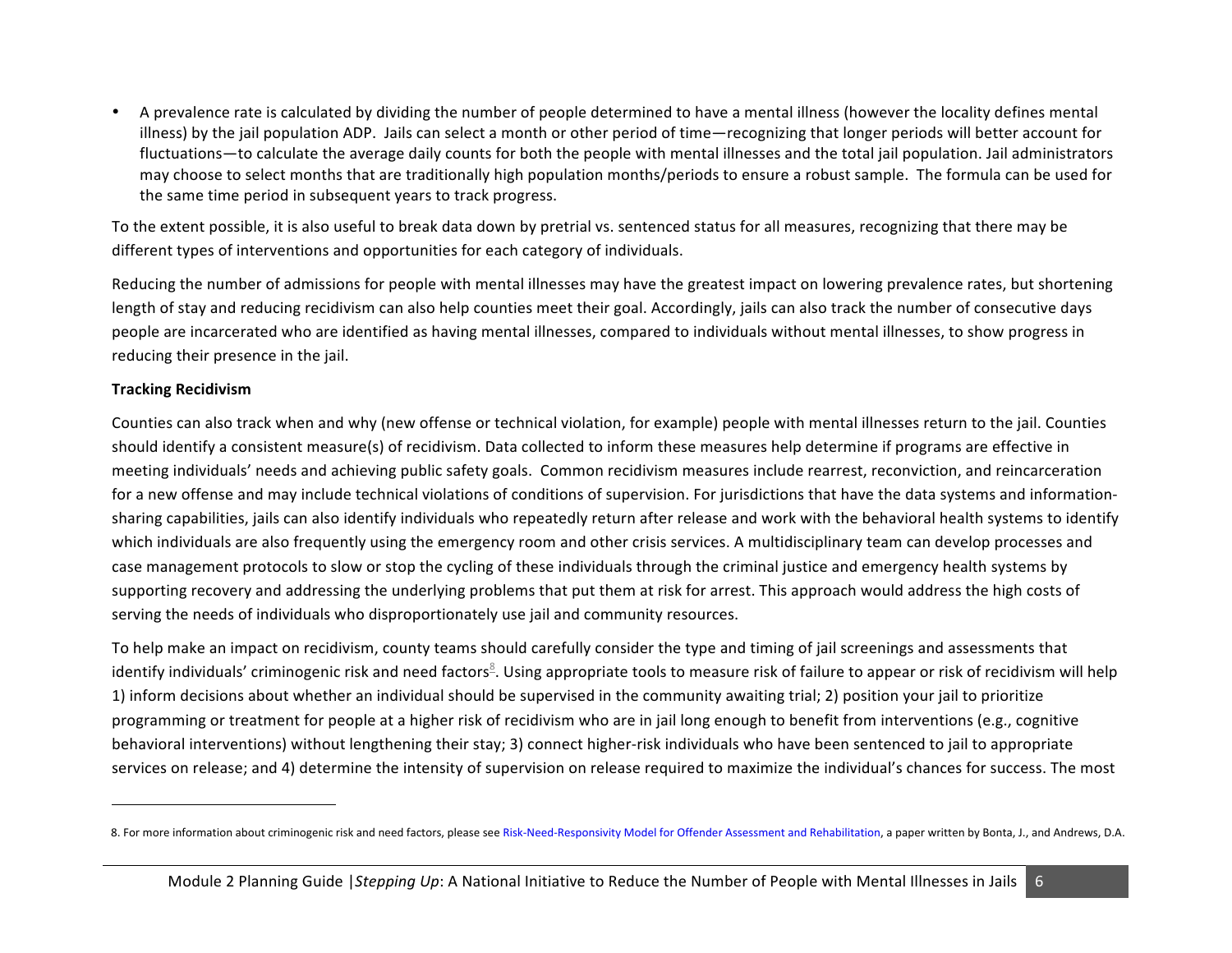appropriate options for the type and timing of screenings and assessments will be based on individuals' status (pretrial vs. sentenced) and the length of time they will likely be detained or incarcerated in the jail.<sup>9</sup>

Obtaining these various measures creates a critical foundation for the planning you will do in subsequent modules to track the success of your efforts. 

## **Exercise 2A: Identify What You Have**

<u> 1989 - Jan Samuel Barbara, margaret e</u>

**Suggested Strategy to Complete Exercise 2A:** Planning team members should be provided the following questions and discuss them together. Encourage participants to share ahead of time or bring to the meeting a written copy of any definitions they use for mental illness, substance use disorders, and recidivism, as well as any screening and assessment tools they use.

**Instructions:** Answer the questions in the spaces that follow.

1. a. How do agencies engaged with adults with mental illnesses (e.g., courts, jail, mental health authority, etc.) currently define mental illness?

| Agency                              | Definition | Current Process for Determination (e.g.,<br>observable behavior, self-report,<br>standardized screening tool, assessment by a<br>qualified professional) |
|-------------------------------------|------------|----------------------------------------------------------------------------------------------------------------------------------------------------------|
| State                               |            |                                                                                                                                                          |
| County Behavioral Health Department |            |                                                                                                                                                          |
| Courts                              |            |                                                                                                                                                          |
| Corrections/Jails                   |            |                                                                                                                                                          |
| Other                               |            |                                                                                                                                                          |

<sup>&</sup>lt;sup>9</sup> Some tools require user fees and others have no costs for use of the non-proprietary tool, but require up-front training costs. Tools also vary in regard to their ease of use for case planning. See, e.g., *Risk Assessment Instruments Validated and Implemented in Correctional Settings in the United States: An Empirical* [Guide](http://csgjusticecenter.org/wp-content/uploads/2014/07/Risk-Instruments-Guide.pdf), an executive summary drawn from Sarah L. Desmarais and Jay P. Singh, *Instruments for Assessing Recidivism Risk: A Review of Validation Studies Conducted in the U.S.* (New York: Council of State Governments Justice Center, 2013).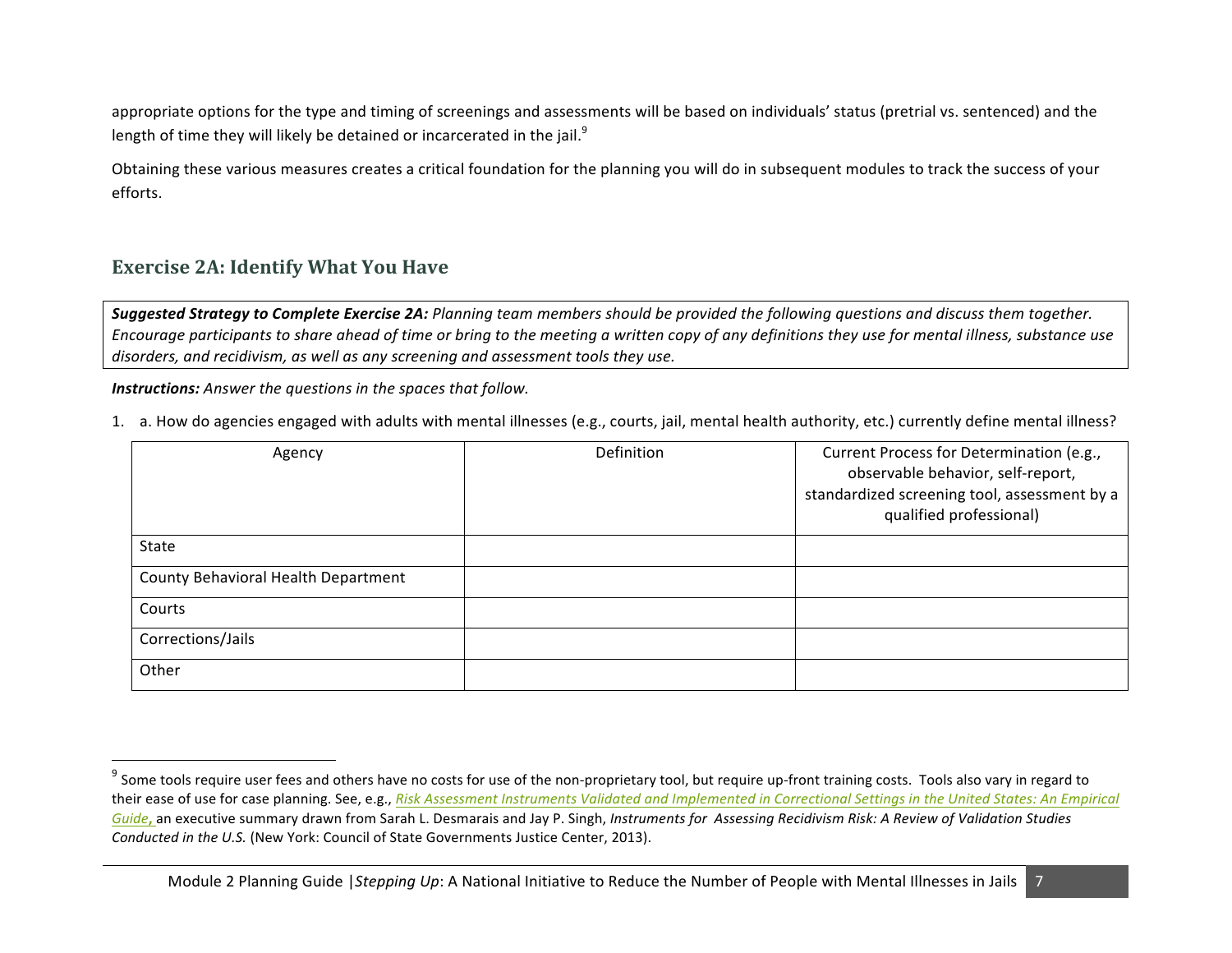b. How do diagnoses, the acuity of the symptoms, the degree of disability associated with a diagnosis, and the expected duration of the illness figure into these different definitions?

2. a. Is there a state or county definition of mental illness that governs access to services in your community? (yes/no)

If so, what is it?

b. Is this or another definition currently used within your jail?

If so, what is it?

 

3. How does the jail staff identify when a possible mental illness and/or substance use disorder/treatment need is present?

| Question                                                                                                                                                                                                                                             | Yes,<br>No | Explanation |
|------------------------------------------------------------------------------------------------------------------------------------------------------------------------------------------------------------------------------------------------------|------------|-------------|
| Is there an objective, standardized screening tool in place to screen for<br>these mental illnesses/disorders/needs? (e.g., Brief Jail Mental Health<br>Screen, or the Texas Christian University (TCU) Drug Screen V (TCUDS<br>$V)$ ? <sup>10</sup> |            |             |
| Who do you screen and at what times (e.g., all individuals at booking, all<br>individuals in jail for 48 hours)?                                                                                                                                     |            |             |

<sup>&</sup>lt;sup>10</sup> The tools listed in the planning guide are meant to merely serve as examples; their inclusion does not in any way reflect the endorsement of Stepping Up organizations or funders. In response to requests from the field for examples, when appropriate an example of a commonly used proprietary and nonproprietary tool is provided. Information on other tools can be found in the Key Resources associated with this module.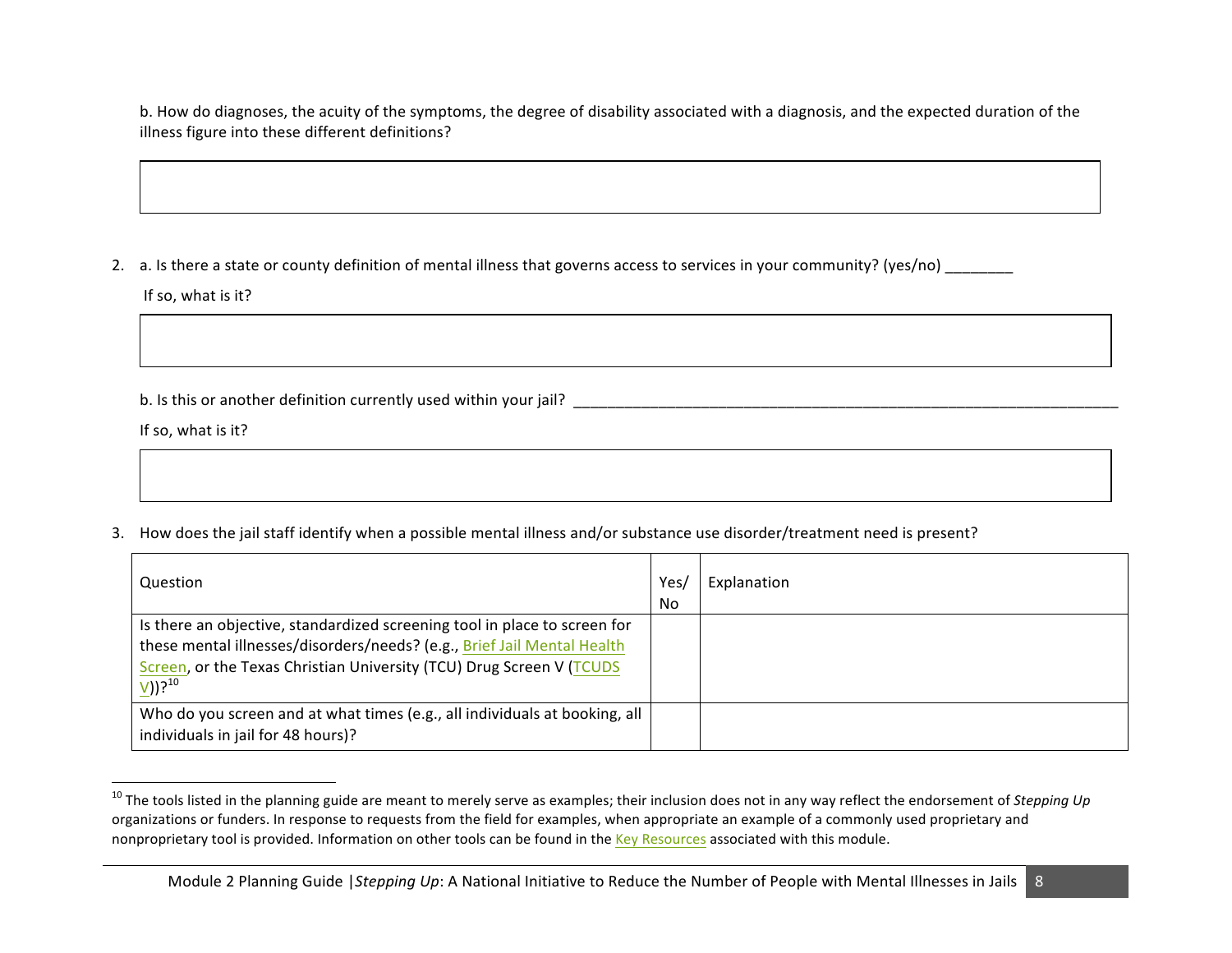| Is there a process in place to conduct an assessment of anyone who<br>screens positive for a possible mental illness and/or substance use<br>disorder?                                                                                                                          |  |
|---------------------------------------------------------------------------------------------------------------------------------------------------------------------------------------------------------------------------------------------------------------------------------|--|
| If yes, for individuals who screen positive, does your assessment<br>process include determining whether the individuals meet your<br>definition(s) of having a mental illness and co-occurring disorder for<br>determining prevalence in the jail?                             |  |
| Is there a process in place for obtaining existing diagnostic or<br>medication information from previous assessments, medical records,<br>mental health agency records, veterans' administrations or other non-<br>jail authorities, while complying with all privacy mandates? |  |
| Do you keep data on how many people are screened and assessed?                                                                                                                                                                                                                  |  |
| Is the health care provider for the jail involved in these processes?                                                                                                                                                                                                           |  |

- 4. Is there a process that determines whether the individual meets state/county criteria for serious or persistent mental illnesses? (yes/no)\_\_\_\_\_\_\_\_
	- a. If yes, must a social worker, counselor, psychiatrist, or qualified mental health professional make the determination? (yes/no)
	- b. What services, benefits, placement options, and programs are available if someone meets the state definition of serious or persistent mental illness (e.g., eligible for publicly funded care, qualifies for diversion program, may be housed separately)?
- 5. Does your jail collect data on individuals who meet your definition of having a mental illness regarding the following?
	- a. Their length of stay (yes/no)
	- b. Their status as pretrial or sentenced (yes/no)
	- c. Their history of prior incarceration at the jail (yes/no)
- 6. What is your state or county definition of "recidivism" (e.g., reincarceration within a year of release for reoffending or violating conditions of supervision)?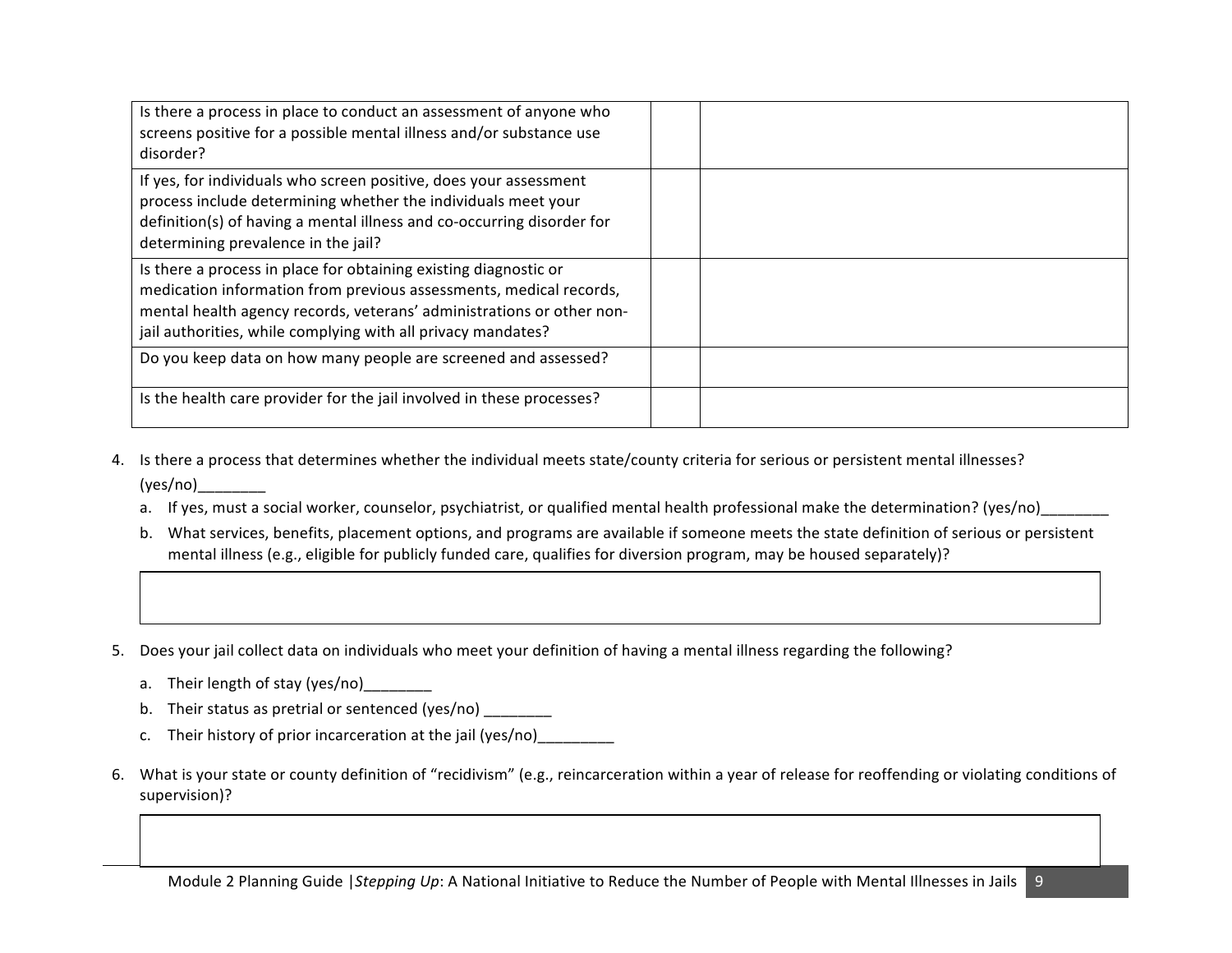- 7. Is there an objective, validated screening tool in place for assessing risk and need factors for individuals of varied legal status at different points in the process?
	- a. At booking for an individual on pretrial detention (e.g., using a pretrial risk assessment such as the Ohio Risk Assessment System Pre-Trial Assessment Tool (ORAS-PAT) to make a supervision determination)?<sup>11</sup> (yes/no)
	- b. At booking for an individual who has been sentenced, an assessment of risk for reoffending and program needs (e.g., using a tool such as the Ohio Risk Assessment System - Prison Intake Tool (ORAS-PIT), which can also be used in jails, or the Level of Service Inventory -Revised: Screening Version (LSI-R:SV))? (yes/no)
	- c. Within 30 days before release for sentenced individuals, an assessment of community supervision needs (e.g., the Ohio Risk Assessment System - Community Supervision Screening Tool (ORAS-CSST) or the Level of Service Inventory-Revised (LSI-R)? (yes/no)

# **Exercise 2B: Identify What You Need**

 

**Suggested Strategy to Complete Exercise 2B:** After everyone on the planning team has viewed the webinar for Module 2, they can complete this exercise as a group. The exercise will help identify concrete strategies for measuring the prevalence of mental illnesses and co-occurring substance use disorders in jails, and assessing the treatment needs of people with mental illnesses in jails.

**Instructions:** Answer the questions in the boxes and spaces that follow.

1. How will you define mental illnesses for the purpose of your initiative and share it with relevant criminal justice and behavioral health agency representatives and other stakeholders who will need to use it (e.g., interagency communications, MOU, resolution)?

- 2. What will be the timing and process for determining whether an individual meets this definition?
	- a. Will there be a screening at booking/admissions to determine if an individual has mental illness(es) and use of that data to help determine whether front-end measures are effective (e.g., crisis resources, law enforcement using alternatives to arrest, pretrial diversion)? (yes/no)

<sup>&</sup>lt;sup>11</sup> The Laura and John Arnold Foundation has also developed the Public Safety Assessment-Court (PSA-Court) pretrial risk assessment that predicts "the risk a given defendant will reoffend, commit violent acts, or fail to come back to court" using nine data points. The tool is being used in more than a dozen cities and counties, and interested jurisdictions are encouraged to reach out to foundation staff for more information.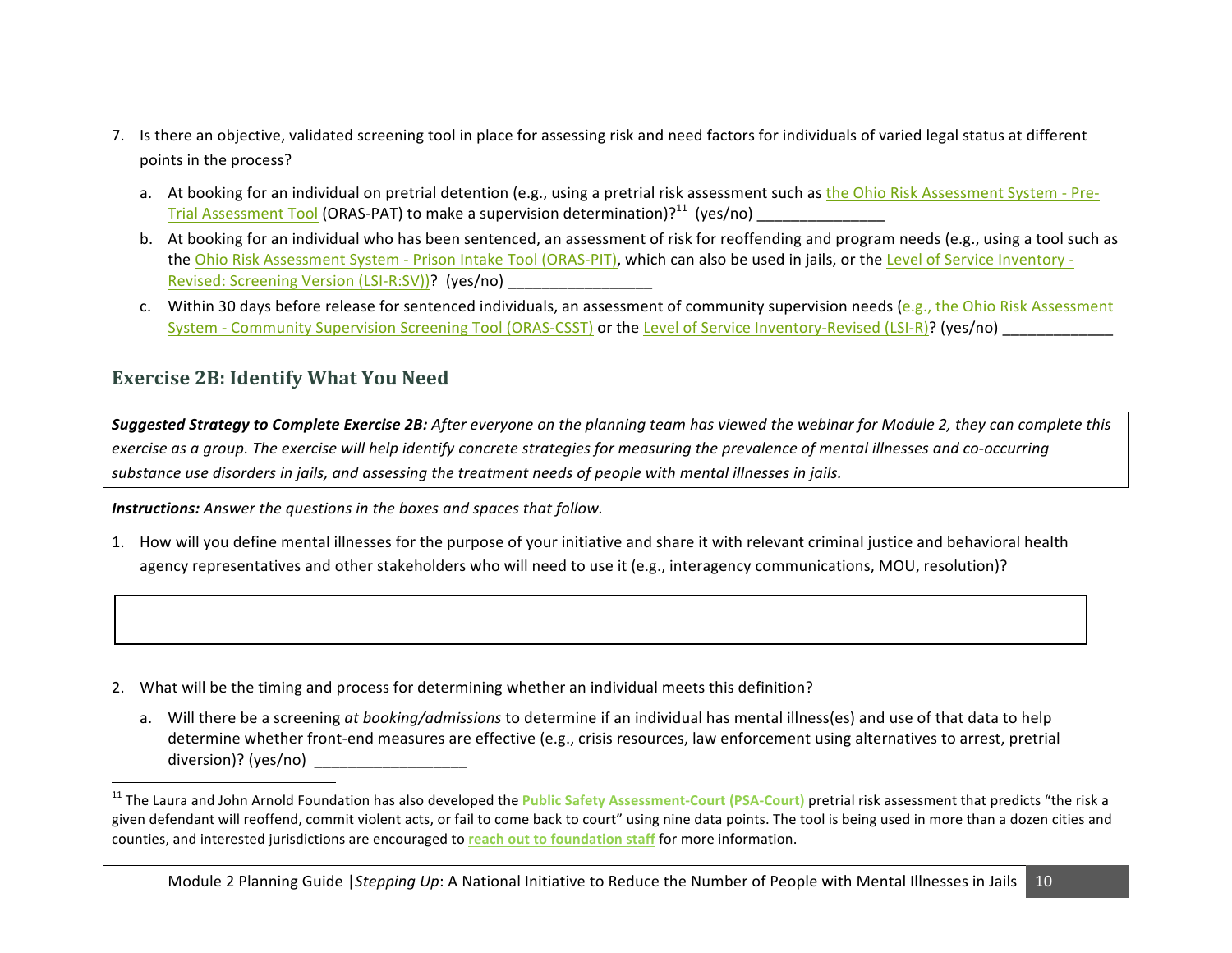- b. Will there be a screening for people who have been in the jail for 48 hours or other set period to determine if they have a mental illness to help inform pretrial decisions, jail treatment, placement, and release plans that can shorten length of stay and/or reduce recidivism?  $(yes/no)$
- c. What screening tool will be used to determine the potential presence of mental illnesses and related needs?
- d. Who will be trained (or selected for their qualifications) to administer the screenings (e.g., jail intake staff, social worker, health provider)? \_\_\_\_\_\_\_\_\_\_\_\_\_\_\_\_\_\_\_\_\_\_\_\_\_\_\_\_\_\_\_\_\_\_\_\_\_\_\_\_\_\_\_\_\_\_\_\_\_\_\_\_\_\_\_\_\_\_\_\_\_\_\_\_\_\_\_\_\_\_\_\_\_\_\_\_\_\_\_\_\_\_\_\_\_\_
- e. Who will be trained (or selected for their qualifications) to conduct follow-up assessments (e.g., social worker, LMHP)? \_\_\_\_\_\_\_\_\_\_\_\_\_\_\_\_\_\_\_\_\_\_\_\_\_\_\_\_\_\_\_\_\_\_\_\_\_\_\_\_\_\_\_\_\_\_\_\_\_\_\_\_\_\_\_\_\_\_\_\_\_\_\_\_\_\_\_\_\_\_\_\_\_\_\_\_\_\_\_\_\_\_\_\_\_\_\_\_\_\_\_\_\_\_
- f. Do you have a system in place to electronically track who is screened for mental illnesses, their screening results, whether they received a follow-up assessment when necessary, and the results of that assessment? If so, please describe.
- g. Who is permitted to access the data on screening and assessments (e.g., jail intake staff)?

\_\_\_\_\_\_\_\_\_\_\_\_\_\_\_\_\_\_\_\_\_\_\_\_\_\_\_\_\_\_\_\_\_\_\_\_\_\_\_ 

 

3. How will you develop your baseline and future prevalence rates for people with mental illnesses in your jail (e.g., using booking/admissions data and/or ADP? $)^{12}$ 

\_\_\_\_\_\_\_\_\_\_\_\_\_\_\_\_\_\_\_\_\_\_\_\_\_\_\_\_\_\_\_\_\_\_\_\_\_\_\_\_\_\_\_\_\_\_\_\_\_\_\_\_\_\_\_\_\_\_\_\_\_\_\_\_\_\_\_\_\_\_\_\_\_\_\_\_\_\_\_\_\_\_\_\_\_\_\_\_\_\_\_\_\_\_\_\_\_\_\_\_\_\_\_\_\_

- a. How will you calculate booking/admissions or ADP for people who meet your definition of mental illnesses?
- b. What unit of time (e.g., same day(s), month(s), or quarter each time you calculate your rate) will you use to determine your prevalence rates for individuals who, based on screenings, meet your definition of mental illnesses? \_\_\_\_\_\_\_\_\_\_\_\_\_\_\_\_\_\_\_\_\_\_\_\_\_\_\_\_\_\_\_\_

 $12$  Additional information on how to calculate baseline and subsequent prevalence rates will be reviewed on the June 30, 2015 webinar that will be archived at [https://stepuptogether.org/toolkit](http://www.mhs.com/product.aspx?gr=saf&prod=lsi-r&id=overview).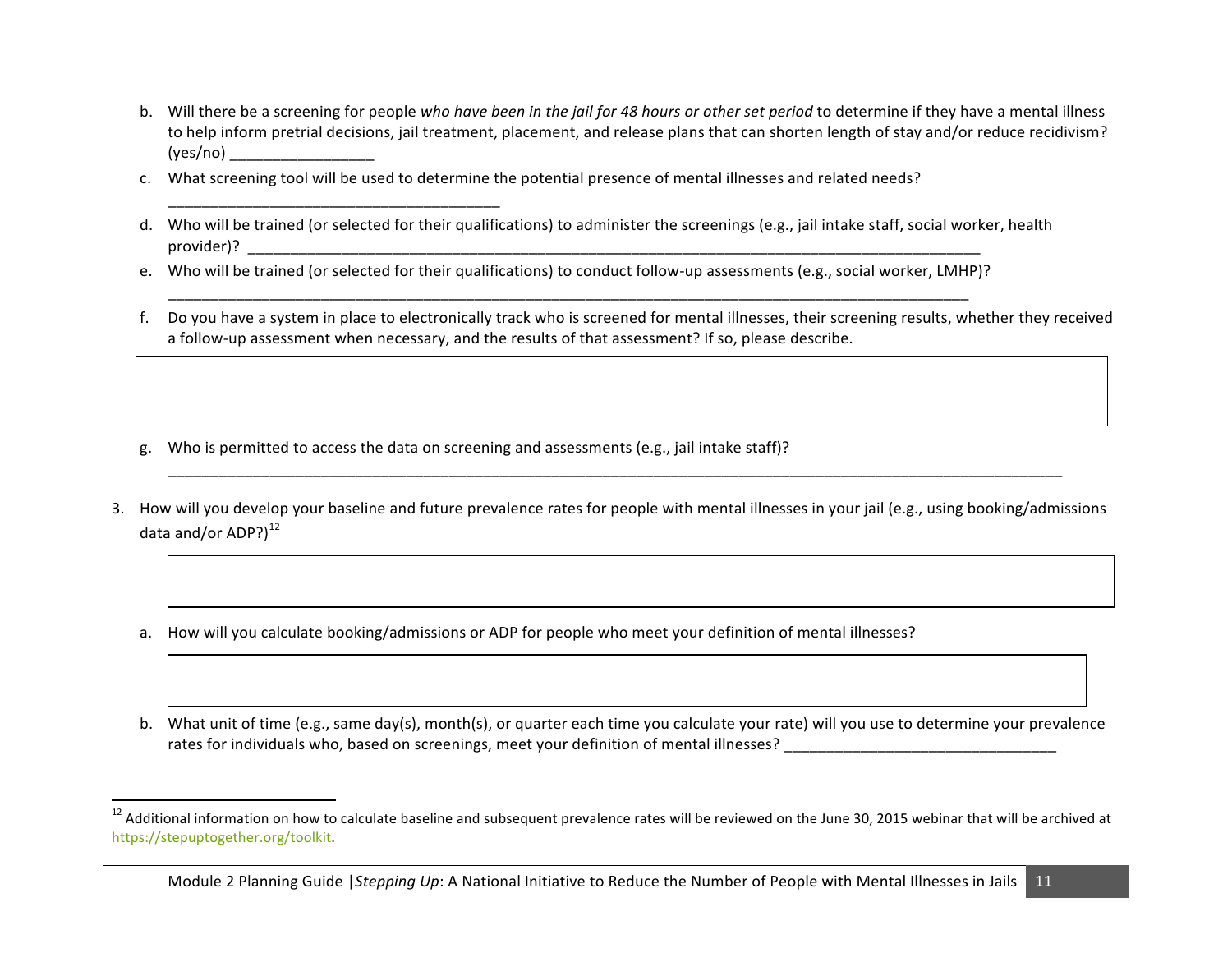- c. Which database(s) will you need to access, create, or update (e.g., jails that are able to match booking records to mental health agency records and/or state Medicaid records in compliance with privacy mandates) to help determine your prevalence numbers for people with mental illnesses in your overall jail population?
- d. Do you have a process to track how many people with mental illnesses in the jail are on pretrial detention and how many are sentenced to jail? (yes/no) \_\_\_\_\_\_\_\_\_\_\_\_\_\_\_\_\_\_
- e. Do you have a process to determine the length of stay for individuals with mental illnesses? (yes/no) \_\_\_\_\_\_\_\_\_\_\_\_\_\_\_\_\_\_\_\_\_\_\_\_\_\_\_\_\_\_
- f. Do you have a process to determine if, when, and how many times an individual with mental illnesses was previously in the jail (e.g., in the year prior to the current booking) to track progress on reducing recidivism? (yes/no)
- g. For your initiative, who will be responsible (e.g., data analyst?) for ensuring that subsequent prevalence calculations use consistent definitions, measures and time periods to track progress \_\_\_\_\_\_\_\_\_\_\_\_\_\_\_\_\_\_\_\_\_\_\_\_\_\_\_\_\_\_\_\_\_\_\_\_\_\_\_\_\_\_\_\_\_\_\_\_\_\_\_\_\_\_\_\_\_\_\_\_\_\_\_

When you divide the number of people with mental illnesses (ADP or bookings/admissions) by your overall ADP or booking/admissions for the jail for the same time period, what is your prevalence rate for people with mental illnesses in the jail? **\_\_\_\_\_\_\_\_\_\_\_\_\_\_\_\_%<sup>13</sup>**

- 4. Nationally, almost three-quarters of individuals with serious mental illnesses in jail have a co-occurring substance use disorder.<sup>14</sup> What will be the process to determine whether an individual has a substance use disorder?
	- a. Who setcome the state officer, trained health staff) will administer which tool as a same of the state of intrake officer, trained health staff) will administer which tool screen (e.g., Texas Christian University (TCU) Drug Screen V (TCUDS V)) at this time: (e.g., booking, within 48 hours)
	- b. Who  $(e.g., social worker, LMHP)$  will follow up with an assessment process?
- 5. In order to reduce recidivism, it is also useful to understand an individual's risk of reoffending or failure to comply with conditions of supervision. What will be the process to determine the risk of recidivism (using your definition of recidivism) and related needs for individuals with mental illnesses in the jail? (See Key Resources for examples of screening and assessment tools for individuals on pretrial detention and who are sentenced.)

<u> 1989 - Jan Samuel Barbara, margaret e</u>

<sup>&</sup>lt;sup>13</sup> You are not being asked to submit this information to *Stepping Up* as part of your planning. It is for your own use to track your progress. If you decide at a later time you want to share your information, for example as part of the initiative's efforts to highlight particular successes, you can contact *Stepping Up* staff.

<sup>&</sup>lt;sup>14</sup> See Guidelines for the Successful Transition of People with Behavioral Health Disorders from Jail and Prison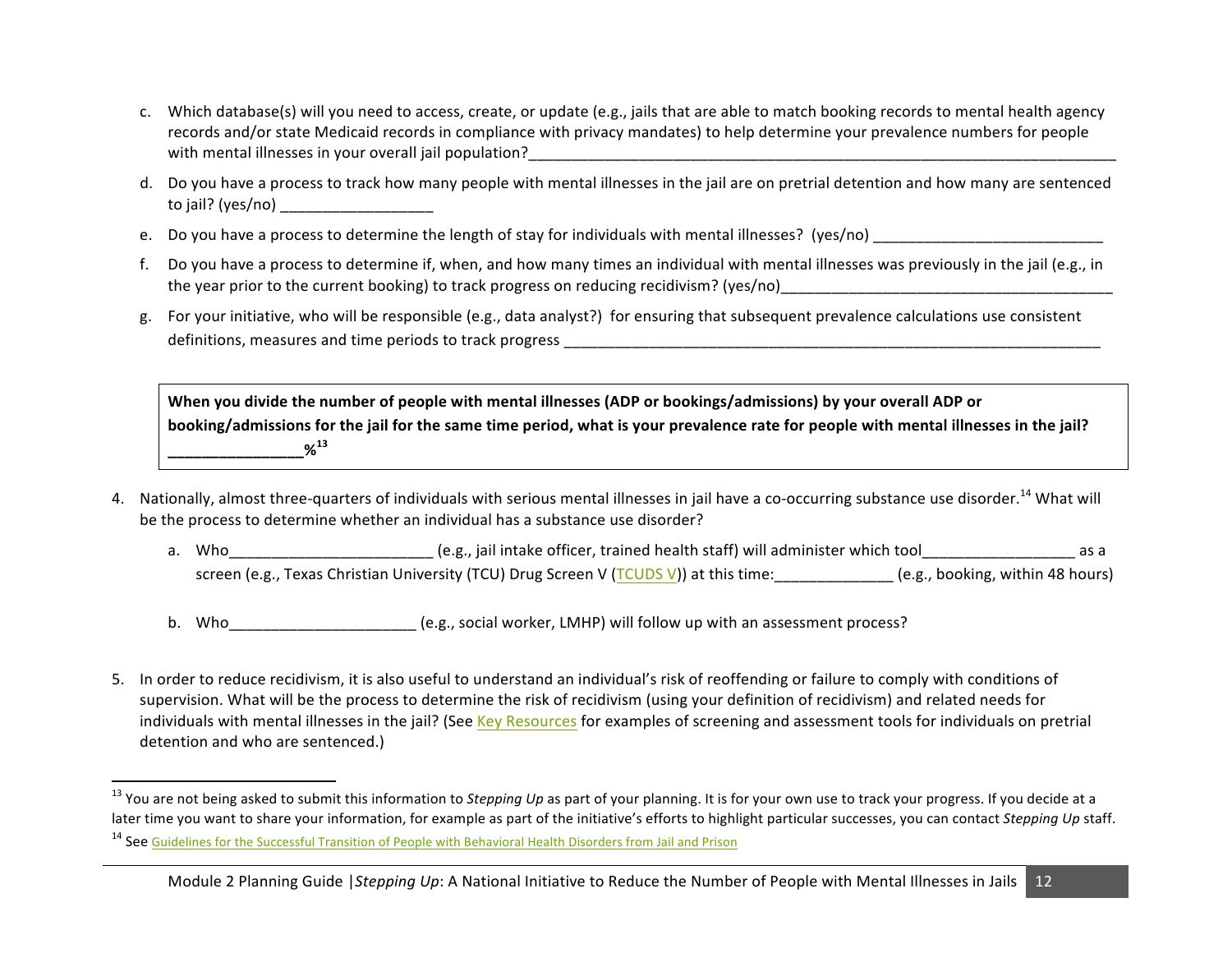- a. What is your definition of recidivism?
- b. What is your process for determining individuals' risk of recidivism?
	- i. Who\_\_\_\_\_\_\_\_\_\_\_\_\_\_\_\_\_\_\_\_\_\_\_\_\_(e.g., jail intake staff) will administer which screen\_\_\_\_\_\_\_\_\_\_\_\_\_\_\_\_\_\_\_\_\_\_\_\_\_\_ as a risk and needs screen *at booking for individuals on pretrial detention* to guide pretrial supervision decisions
	- ii. Who \_\_\_\_\_\_\_\_\_\_\_\_\_\_\_\_\_\_\_\_\_\_ will administer which screen\_\_\_\_\_\_\_\_\_\_\_\_\_\_\_\_\_\_\_\_\_\_\_\_\_\_ as a risk and needs *screen for sentenced individuals*, at this time \_\_\_\_\_\_\_\_\_\_\_\_\_\_\_\_\_\_\_\_\_\_\_\_\_\_\_\_\_\_\_\_ to inform programming
- iii. Who \_\_\_\_\_\_\_\_\_\_\_\_\_\_\_\_\_\_\_\_\_ (e.g., jail case management staff or reentry planner) will administer which assessment\_\_\_\_\_\_\_\_\_\_\_\_\_\_\_\_\_\_, at what time (e.g., 30–90 days before release): \_\_\_\_\_\_\_\_\_\_\_\_\_\_\_\_\_\_\_\_\_\_\_\_\_\_\_\_\_ to inform supervision and connections to services in the community
- 6. For individuals with mental illnesses, do you have a process to track how many of them are found to be high, medium, or low risk for recidivism? (yes/no)
	- a. If yes, what is that process?
- 7. Do you have a process for tracking individuals with mental illnesses' history of failure when under community supervision (e.g., technical violations or new crime that appears to be related to a mental health crisis)? (yes/no)
	- a. If yes, what is that process?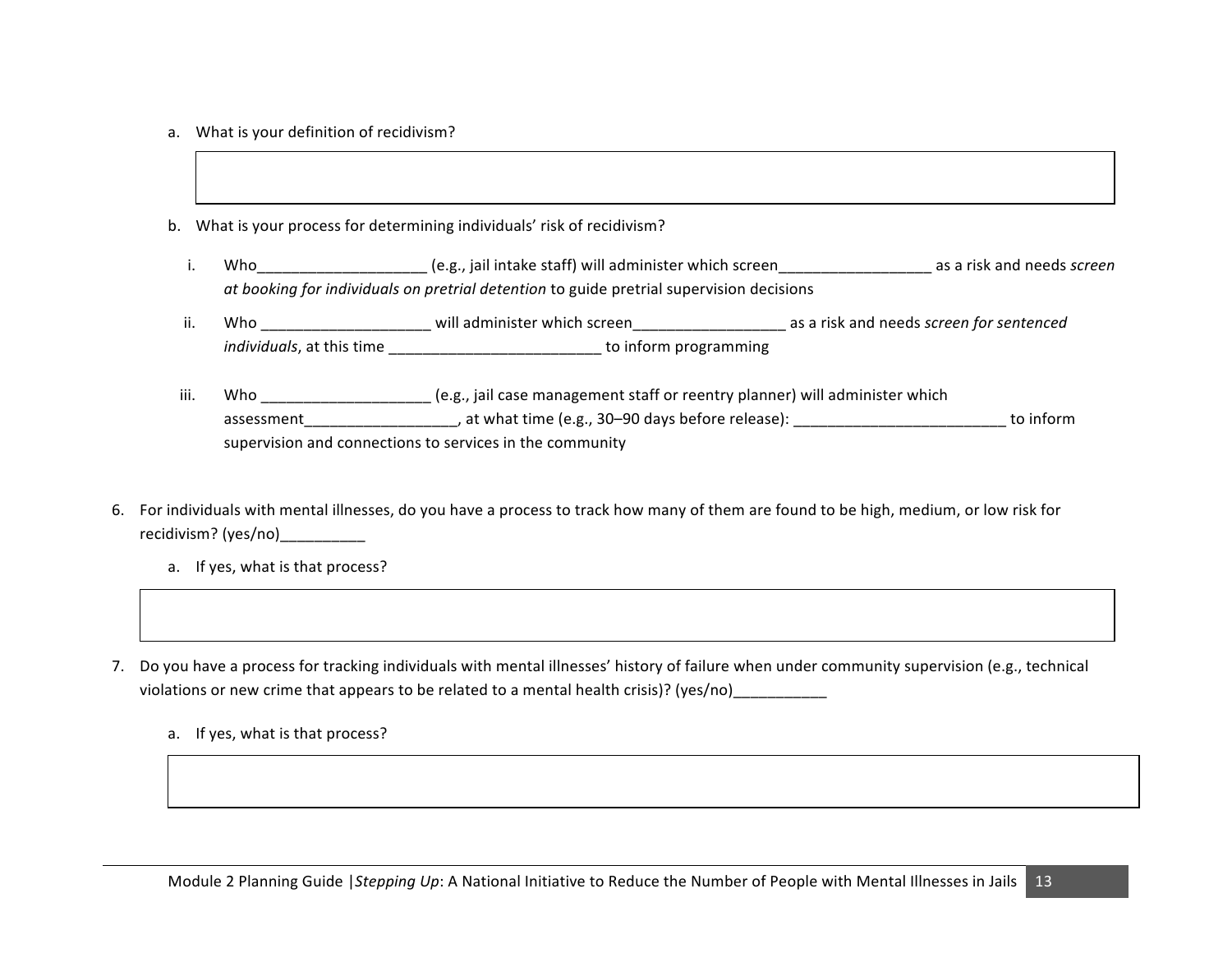- 8. Generally, what barriers and resource gaps need to be addressed to successfully establish the processes you outlined above (e.g., adopting screening and assessment instruments, developing an electronic database, analysis capacity)?
- 9. Which policymakers and practitioners will receive the information you collect on prevalence rates, length of stay, and other measures to help guide program and policy decisions that improve coordination across agencies and individuals' connections with services and how will you package the information to be useful to the different audiences/recipients?

| <b>Data/Analysis Recipients</b>                     | <b>How Information Is Packaged</b>          | <b>How Recipients Can Use Information</b> |
|-----------------------------------------------------|---------------------------------------------|-------------------------------------------|
| (e.g., CJCC, county commissioners/supervisors,      | (e.g., memo, monthly or annual report, data | (e.g., to make supervision, diversion, or |
| judges, law enforcement, behavioral health agency   | dashboard, presentation)                    | resource-allocation decisions)            |
| decision makers, state leaders, other stakeholders) |                                             |                                           |
|                                                     |                                             |                                           |
|                                                     |                                             |                                           |
|                                                     |                                             |                                           |
|                                                     |                                             |                                           |
|                                                     |                                             |                                           |
|                                                     |                                             |                                           |

### **Module 2 Key Resources**

#### **Mental Health Screens for Corrections**

Researchers created short questionnaires, reproduced in the appendices, which accurately identify inmates who require mental health interventions. (National Institute of Justice)

#### **Closing the Gap: Using Criminal Justice and Public Health Data to Improve the Identification of Mental Illness**

Information to improve the identification of mental health needs for a specific population; improve the delivery of mental health services; support the design of new policies and programs; and establish a baseline against which to measure the effectiveness of new initiatives. (Vera Institute of Justice)

#### How to Collect and Analyze Data: A Manual for Sheriffs and Jail Administrators, 3rd ed.

A useful guide for anyone who needs to gather and analyze data concerning various jail-related issues, with guidance on how information can inform policy decision making. (National Institute of Corrections)